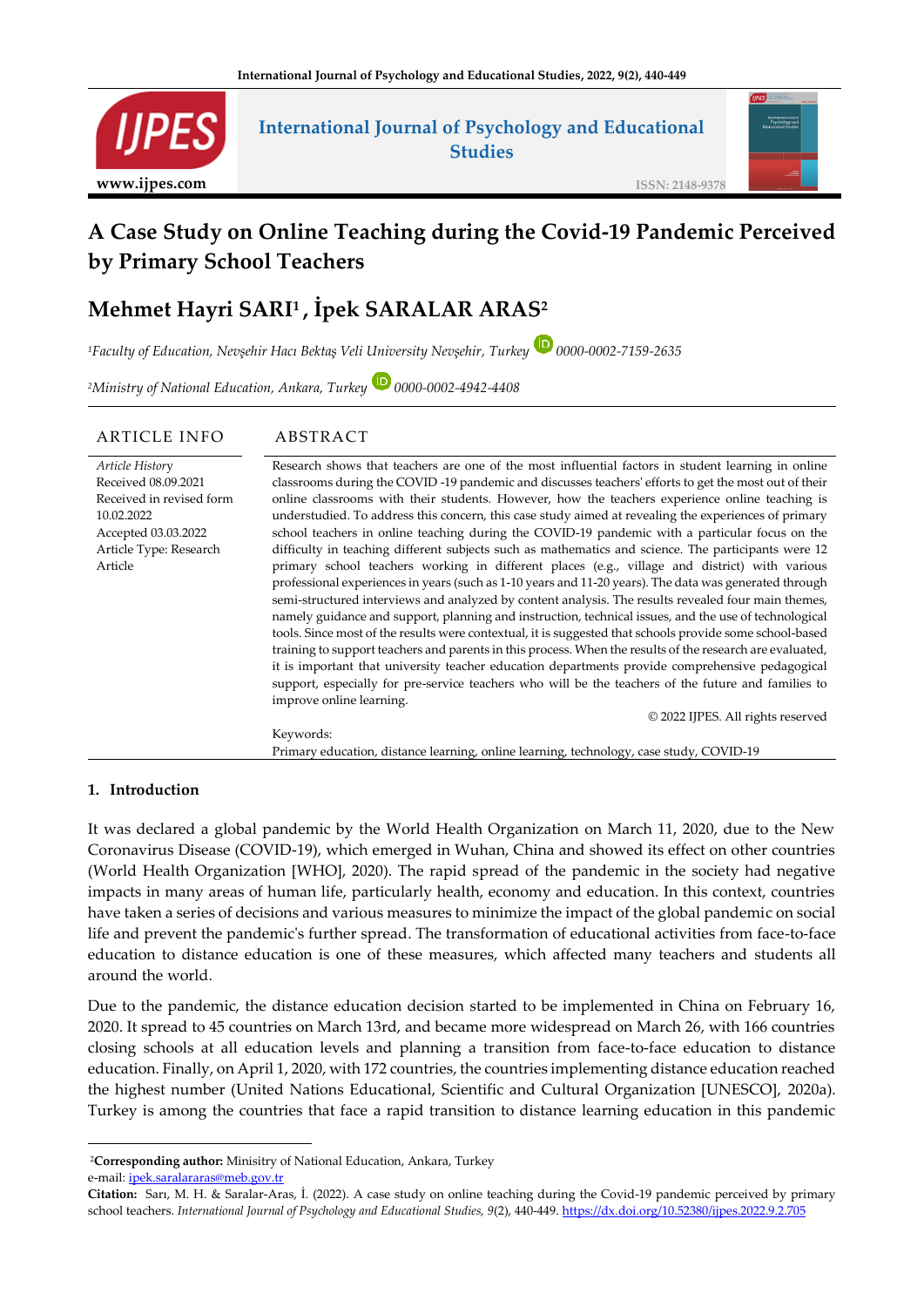process. The Turkish Ministry of National Education (MoNE) has broadcast through Turkish Radio and Television channels, TRT kindergarten, TRT elementary school, TRT middle school, and TRT high school, and continues to actively use a Turkish learning management system EBA as of March 23 (see Ministry of National Education [MoNE], 2020d). Distance education continued synchronously and asynchronously until May 31 (MoNE, 2020b); then, the students entered the summer vacation period.

To increase the quality of online education, the Ministry of National Education in Turkey has made improvements in the Internet infrastructure, and software as well as providing necessary hardware to schools just upon the launch of distance education. After the summer, education started. A complimentary online education programme was implemented to teach the missing subjects and objectives of the second term of the 2019-2020 academic year as of August 31, 2020 (MoNE, 2020d). The online education process has been a transition in education levels from as early as primary school to upper secondary school (see MoNE, 2020c; 2021a). With this transition process, in addition to asynchronous videos and sources, synchronous learningteaching environments were provided to students and teachers with live lessons on EBA. Support points are established for students who do not have the necessary mobile phones, tablets or computers, and tablets have been provided to 650.000 students (MoNE, 2021b). For those who do not have an Internet connection, the Ministry of National Education has made agreements with the GSM operators and provided 6 GB to 8 GB Internet to be used on EBA channels (MoNE, 2020a). Moreover, the provided 650.000 tablet computers also have a monthly 25 GB capacity GSM internet service that students will need to benefit from the live lesson and EBA platform (MoNE, 2021b). Online lessons in the COVID-19 process led teachers to face with the need to use technological tools extensively. According to the researchers, many teachers worldwide had little experience or training on online teaching platforms and tools before the COVID-19 pandemic (e.g., Yu, 2020). Yu (2020) argues that most of the teachers gained necessary online teaching skills during the online education process 'when they were actually using online teaching'. Considering this argument, the focus of this study is to reveal the experience of primary school teachers during online teaching. The Ministry of National Education in Turkey continued following the policy of integrating STEM education into primary school teaching during the Covid-19 pandemic through various projects such as Scientix and Edusimsteam (MoNE 2021c; 2021d).

# **1.1. COVID-19 and Online Education Process**

Since the beginning of the COVID-19 pandemic, governments and education actors have started developing systems to provide education and training activities remotely. Looking at the latest data, it is seen that more than 90 per cent of the Ministries of Education around the world started to use distance learning approaches that include radio, television or the Internet. At the global and regional levels, most students (about 70 per cent) continue their education in an environment that allows them to learn remotely through digital or asynchronous broadcast classes at home (UNICEF, 2020b). At the same time, students and teachers in many countries have had to move quickly from traditional classrooms to online classes without enough time to adapt to these changes (Sykes, 2020). COVID-19 has transformed homes worldwide into classrooms within weeks, if not days, and many schools have had to create overnight distance learning programmes and resources. It is argued that the transition to home learning in such a short time without any warning or advance preparation has raised concerns that will become a focal point for researchers, educators, policymakers, and anyone interested in the education and social welfare of young people in the coming years (Bayrakdar & Guveli, 2020). At the beginning of these concerns were whether students could realize their learning with online education, whether students and teachers had sufficient technological equipment and infrastructure to participate in online training, and whether teachers and students could use technology effectively.

Considering the studies in the literature, it is known that before COVID-19, there were some needs of particularly in-service teachers (Sarı & Akbaba-Altun, 2015; Sarı & Keser, 2021), pre-service teachers (Saralar et al., 2018; Saralar-Aras & Güneş, 2022) and teacher educators at universities (Amhag et al., 2019); these were reported in various countries including Sweden and Turkey. The transition to online teaching with the COVID-19 process has left teachers with an experience most of them have never encountered before. According to Sykes (2020), many teachers in Japan have little or no teaching experience from home. For teachers who have not taught online before, fully online teaching has undoubtedly been a challenge (Sykes, 2020). For instance, in a study conducted in Chile (Sepulveda-Escobar & Morrison, 2020), teachers had to learn how to work with previously unfamiliar software and tools to prepare teaching materials for the courses they will give in the COVID-19 process. The transition to online education with the COVID-19 crisis has also created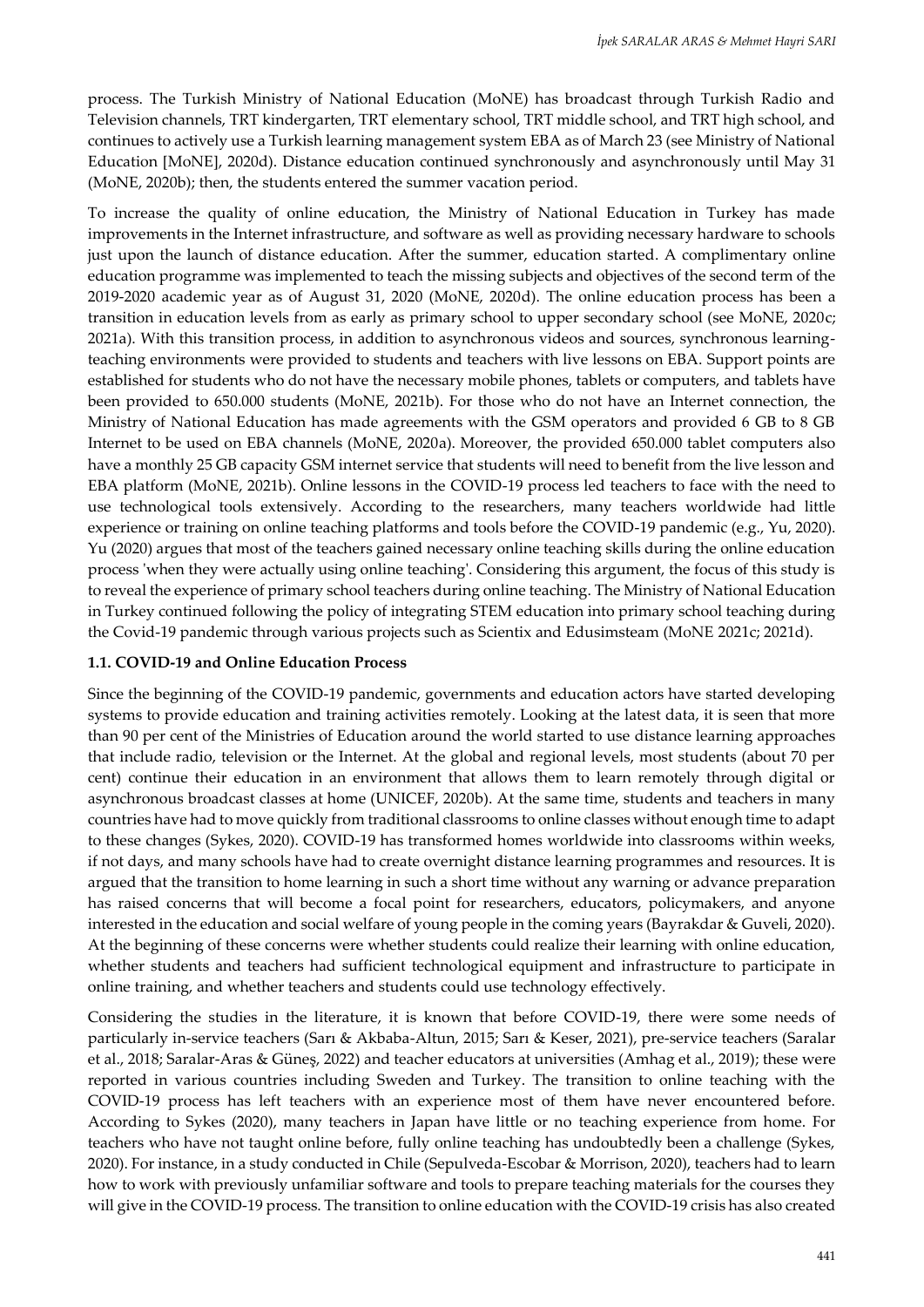challenges for families and students. There have been changes in working hours in line with the working from home regulations. These changes have led to problems. These include the inadequate relationship of parents (who work from home) with their children even when both are at home, the installation by parents of technological devices for teaching their children online, and the difficulty of complying with schools' online regulations (Haekkilae et al., 2020).

The COVID-19 crisis has shown most of the education systems under the OECD's 2018 International Student Assessment Program (PISA) are not ready for the world of digital learning opportunities (Schleicher, 2020). Considering that teachers need to be prepared to integrate technology into their teaching and to teach online (Cooper et al., 2020) to meet the needs of their future students, the current study aims to reveal the experiences of primary school teachers who have used distance education completely during the COVID-19 process, and it is considered important in terms of shedding light on not only researchers but also policymakers and educators.

# **2. Methodology**

# **2.1. Research Model**

The study was conducted in a case study design, as it was aimed to reveal the contextual experiences of primary school teachers in online education during the COVID-19 pandemic process. Particularly, in this multiple case study where 12 participants took part, the purpose was to classify teachers' experiences in online teaching as themes. The themes were depending on the case(s), which were observed in the majority of the cases within a certain period. The data was generated through interviews and documentation in their natural environment as suggested by Creswell (2007). With the help of a case study design, the current situation was investigated in a real context: online teaching environments (Yin, 2004). In short, a case study design was used in the current study to address the experiences of primary school teachers in online education during the COVID-19 pandemic process.

# **2.2. Research Sample**

Criterion sampling, one of the purposeful sampling methods, was used in determining the participants (Yıldırım & Şimşek, 2013). The criterion was set to choose the experience of elementary school teachers in years 1-10, 11-20, and 21 and above. In addition, the second criterion selected in the study was teachers' places of work (villages, district centres, and provincial centres) to understand whether experiences in the online teaching process differed in relation to the different teachers' settlements. These teachers teach lessons including mathematics, science and social sciences. The characteristics of the participants were given in Table 1. In Table 1, FT represents a female teacher and MT represents a male teacher.

| Pseudonym  | FT      | FT <sub>2</sub> | FT3             | FT4      | FT5             | FT6             |
|------------|---------|-----------------|-----------------|----------|-----------------|-----------------|
| Experience |         |                 |                 |          |                 |                 |
| (In years) |         |                 |                 | 8        | 16              | 24              |
| Place      | Village | Province        | District        | District | District        | Province        |
| Pseudonym  | MT1     | MT <sub>2</sub> | MT <sub>3</sub> | MT4      | MT <sub>5</sub> | MT <sub>6</sub> |
| Experience |         |                 |                 |          |                 |                 |
| (In years) | 6       |                 | 6               | 11       | 17              | 20              |
| Place      | Village | Village         | Village         | Village  | Province        | Province        |

As seen in Table 1, a total of 12 primary school teachers were interviewed within the scope of the study. 6 of the teachers were male and 6 were female. The teacher with the lowest experience had 3 years of teaching experience, and the teacher with the highest experience had 24 years of teaching experience. 6 of the teachers worked in a village, 3 in a district centre and 3 in a city centre, coded as a province in Table 1. All teachers had been using online teaching since August 30, 2020 due to COVID-19 measures.

# **2.3. Data Collection Tools and Procedure**

The research data were collected using open-ended semi-structured interview questions. In this context, two demographic questions (teaching experience and place of duty) and one basic question were asked to the teachers, and parallel to this question, questions were posed at the end. The main questions asked to teachers in the interviews are as follows: How did you experience the online education process as a primary school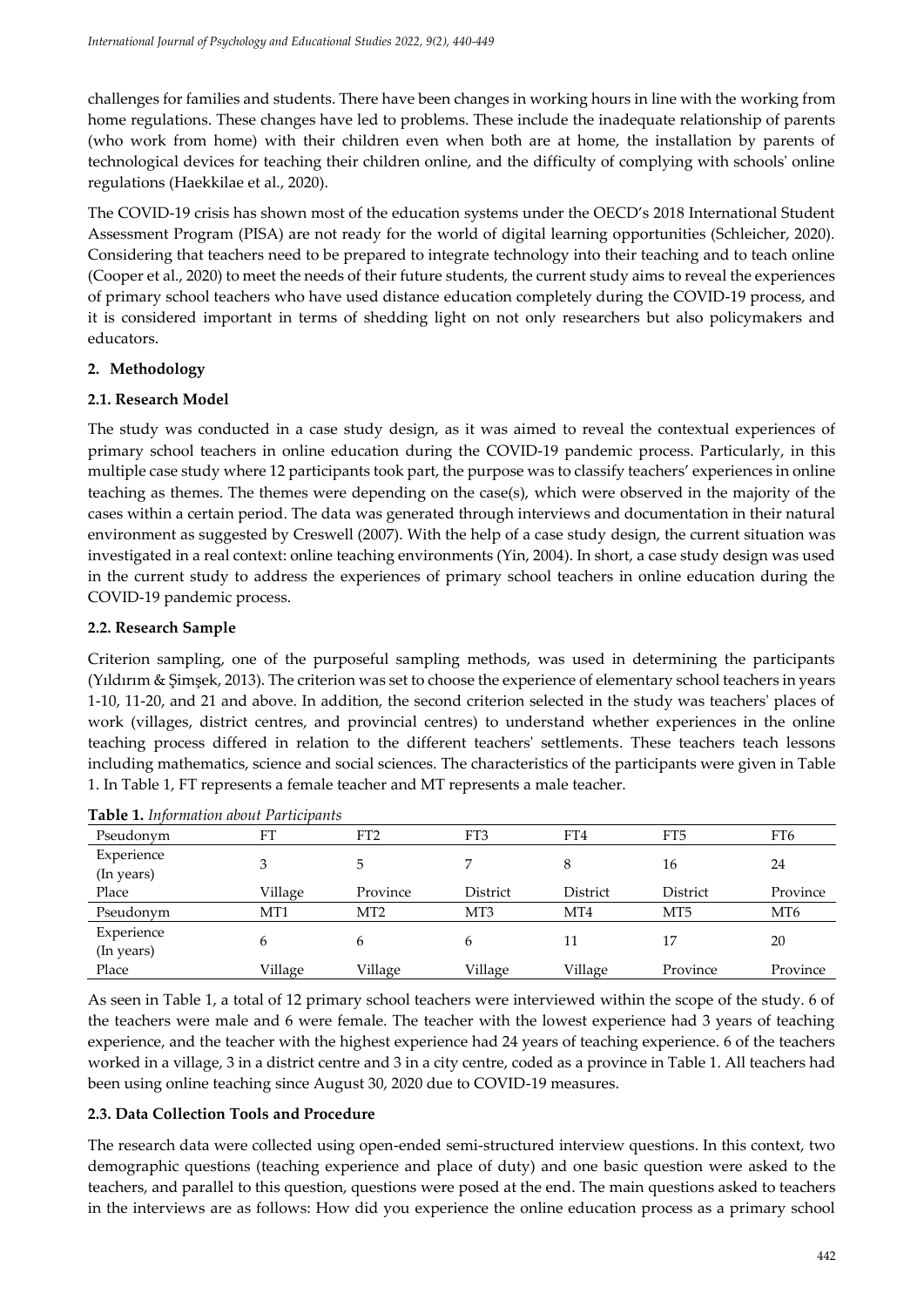teacher during the COVID-19 pandemic? Were there any lessons such as mathematics and science you found particularly difficult to teach online? Interviews were conducted through a program enabling online interviews, started after getting permission from the teachers. The shortest of the interviews was about 30 minutes and the longest was 40 minutes.

### **2.4. Data Analysis**

The data were analysed by the content analysis method. The audio recordings of the interviews, which were primarily recorded as videos, were transferred to the computer environment, and a total text of 126 pages was obtained. In the second stage of the analysis, the data were encoded. In the light of the codes that were defined in the third stage, themes (which can explain the data in general and collect the codes under certain categories) were found. The data were organized and defined according to codes and themes in the next stage. Themes and sub-themes are also visualized. Findings were interpreted in the last stage, where direct quotations supported research findings.

#### **2.5. Ethical Concerns and Trustworthiness**

Necessary ethical permission was received from the ethical community of the first authors' university prior to the study. The Ethics Committee of the School of Education at that university approved this study. The study did not cause any concerns for the committee. Ethics was received on November 11, 2020; Ref: 9872/20.

In providing transferability in this qualitative study, sampling and detailed/rich description strategies were used (Merriam, 2013; Yıldırım & Şimşek, 2013). In the purposeful sampling, teachers who had at least 3 years of teaching experience at the time of the data collection and continued to teach through online channels during the COVID-19 process constituted the study participants. The purpose of choosing these participants is to think that they will be more effective in revealing the issues as they are experienced in years and experienced in online teaching.

The purpose of including teacher groups with different teaching experiences in the study is to understand primary school teachers' perspectives from various experiences (in years). In the detailed description, the points made by each teacher in the interviews were accurately reflected, and the ideas expressed by the teachers were presented in bold descriptions under the themes. Participant and expert confirmations were used as part of the reliability (dependability) of the study (Merriam, 2013; Yıldırım & Şimşek, 2013). The obtained subjects were recoded by an expert other than the researchers. Inter-coder reliability was calculated using the formula [Consensus / (Consensus + Disagreement) x 100] suggested by Miles and Huberman (1994). It was found that the agreement between the researchers' and the expert's assessments was 84%, which is high enough to report reliability. Nevertheless, topics and subtopics where the assessments differed were reviewed and the agreement between the researchers' and the expert's assessments increased to 88%.

# **3. Findings**

This study revealed the experiences of online education during the COVID-19 process from the perspective of primary school teachers. The teachers found the lessons they teach in similar difficulty; that is to say, they did not find e.g., teaching mathematics more difficult than teaching social sciences. Instead, they reported more general issues. These findings were collected under 4 main themes. These are as follows: guidance and support, planning and teaching processes, technical issues, and the effective use of technological tools. The four main themes, emerging regarding the primary school teachers' experiences of the online education process, were also divided into sub-themes (see Tables 2 to 5). In this context, the first main theme was guidance and support. Sub-themes obtained within each main theme were discussed in the following subtitles.

# **3.1. Guidance and Support**

Guidance and support theme had three main sub-themes (Table 2). The first was about teachers' guidance where teachers stated that they guided parents through various platforms in order for them to guide their children in the distance education process. The 12 participating teachers indicated that this consultation takes time and parents need to better manage their time, especially if they have more than one child, as all children in the distance education process need their parents' time and attention at times.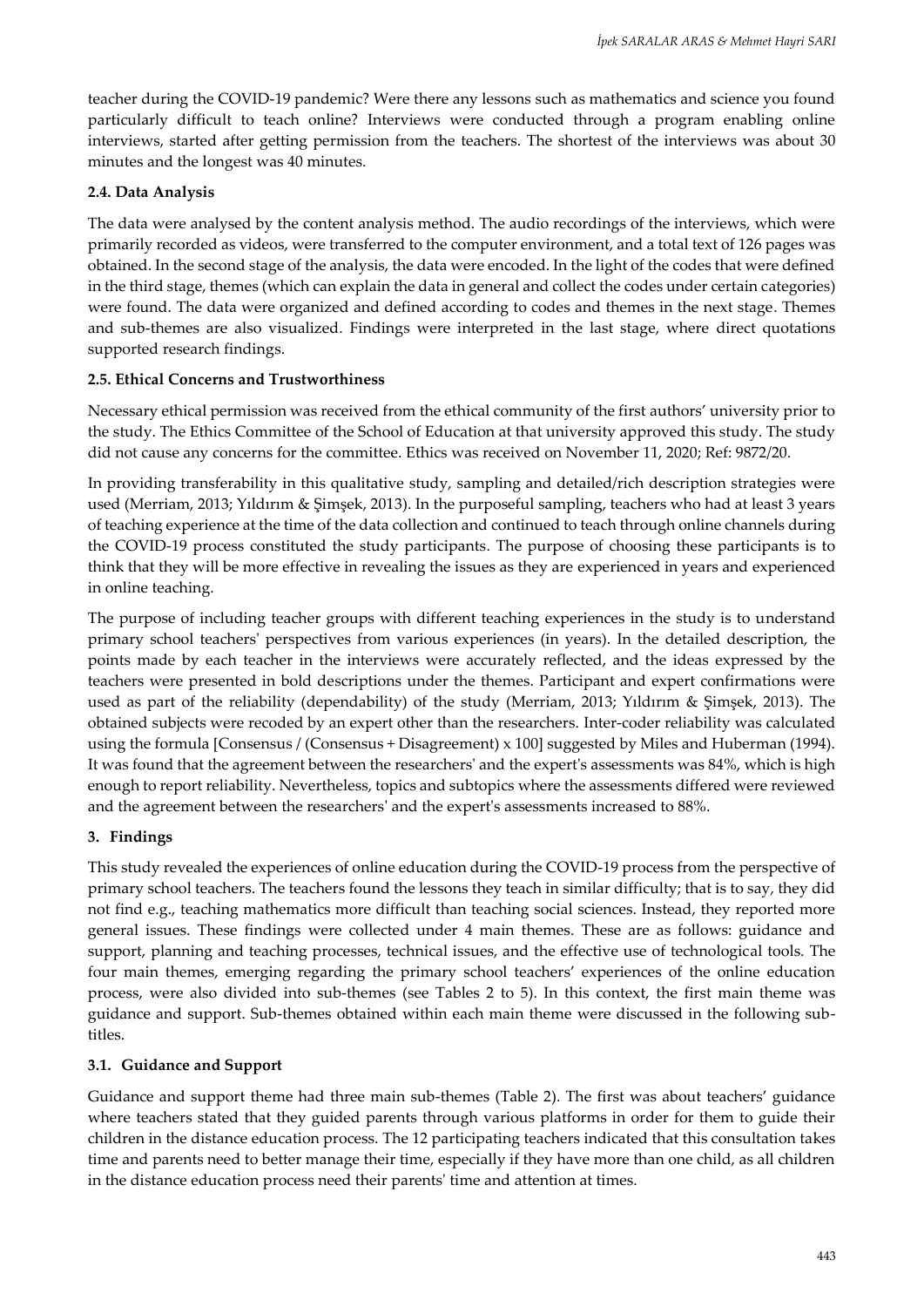Regarding parental guidance and support, the lack of parental interest in online instruction was seen as an important problem by elementary school teachers. At the same time, it is stated by more than half of the teachers that seeing only mother support in online education was in this process caused insufficient parental guidance and support. It is emphasized that only maternal support was more common for students residing in rural areas and villages. Inadequate level of family support for homework (given by teachers after online education) was another important parent-related problem, where according to participants, some parents showed enough support for homework while some other provided almost no support. Regarding this, the teachers stated the following:

FT4: Some parents may be irresponsible that they always have an excuse. Even the most responsive parents can inevitably slack off and not want to help their children... I believe that children's learning should be in the hands of children, but should also be supported by parents. As far as I see, this support was usually by mothers for my class. This also was hard… For example, one day, the mother was sleepy, hence her child did not attend the morning classes. The child got up and texted me, but she could not join the class because the mother was sleeping.

MT5: For example, I gave homework to my students, and asked the parents to send me the children's work. Some of the parents sent photos of homework to me without checking them.

The study participants stated that the teachers also got some support from their schools. These included the use of the materials and resources in EBA and included technical support for how to use related technologies. Many participants were also aware that detailed teacher training sessions describing distance education and EBA use have been prepared by the ministry and made available to them from the EBA Professional Development Area. Some of the teachers also stressed that they were encouraged to participate in professional development groups, providing an effective environment for project groups and interacting with colleagues.

| Theme                | Sub-theme | Code                    |  |
|----------------------|-----------|-------------------------|--|
|                      | Teacher   | Time management         |  |
|                      |           | Parental demands        |  |
|                      |           | Parent indifference     |  |
| Guidance and Support | Parent    | Support for homework    |  |
|                      |           | Single parent support   |  |
|                      | School    | Materials and resources |  |
|                      |           | Technical support       |  |

**Table 2.** *Sub-themes and Codes of Guidance and Support Theme*

# **3.2. Planning and Teaching**

The second of the main themes that emerged within the scope of the study was the planning and teaching processes. This main theme consisted of three sub-themes: planning of teachers, parents and students (Table 3).

One of the sub-themes that emerged in the planning and teaching process was teachers' planning and teaching. All of the participating teachers stated that they used technology more in their courses with distance education, thus they learned a lot by practising and discovered various sources, which, according to them, had a positive effect on their technology, pedagogy and content knowledge.

Another sub-theme was the intervention of parents in teaching while conducting online lessons. Most of the participating teachers emphasized parental interventions, saying that some parents answered teachers' questions during online classes, some parents intervened in online classes by doing some activities, such as feeding their children and asking questions outside the classroom while students were sitting on the screen. Another important parental problem was that some parents did not have sufficient knowledge of technology, in order words they were not technology-literate. To illustrate, two of the participants stated the following:

MT5: Parents, for example, I was just starting the live lesson. The parent sat next to her child and said the answer to the first question is "a". I experienced this. Another example is that I asked students to turn the page, and the parent did not let her son turn the page and asked me a question. My response was to say that she could not intervene in the class.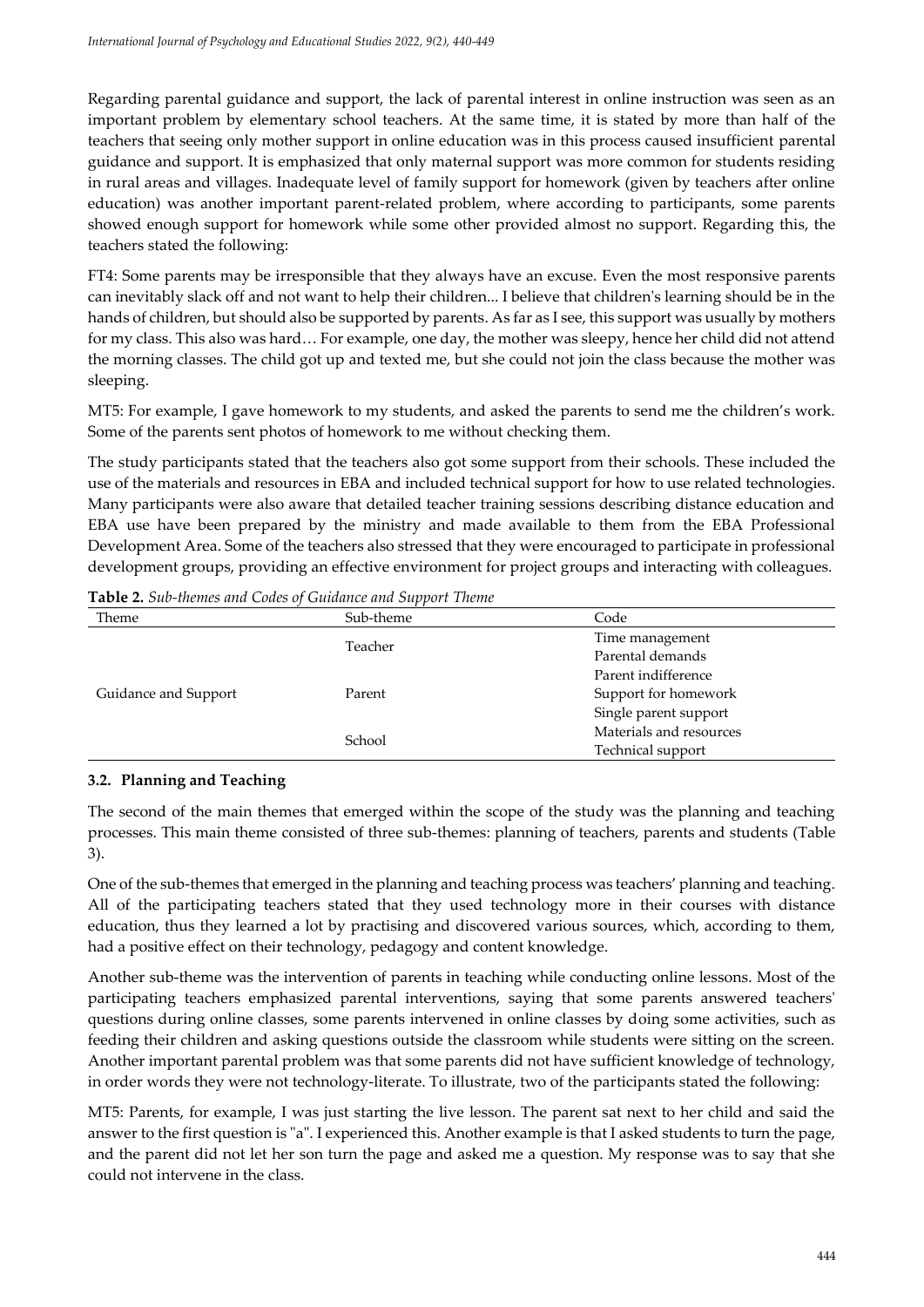FT6: Some parents give true and false information about the answer to my question, true or false, parents' answers were such a disadvantage. The biggest disadvantage is that this kid may not talk freely.

Interest and focus were the two main points that almost half of the participants emphasized. Considering the student-related issues, which is the last sub-theme, according to the teachers, students were not interested in the lessons in the online education process and they could not focus on the screen in the online education process. Furthermore, apart from the online education process, the participants saw students' failure to complete their homework as an important problem.

MT6: We need to keep children's attention on the screen, which, for some of the students, is a boring environment. Some of the children cannot stand still and move around during live lessons. There was also one child who listened to the lesson, but he kept rocking on a chair while listening to the lessonMT3: I think it has been a bit difficult for the students to focus during online education right now…both looking at the phone and writing it down in their notebook or something might be hard for the students… And I turned off the voices during some of the lessons because sometimes there is a lot of noise from behind, for example, today, a student's house's roof was repaired during the live lesson.

| Theme                                                 | Sub-theme | Code                              |  |
|-------------------------------------------------------|-----------|-----------------------------------|--|
| Teacher<br>Parent<br>Planning and teaching<br>Student |           | Technology, pedagogy and content  |  |
|                                                       |           | knowledge                         |  |
|                                                       |           | Parental intervention to teaching |  |
|                                                       |           | Technology literacy               |  |
|                                                       |           | Single parent support             |  |
|                                                       |           | Interest toward lessons           |  |
|                                                       |           | Focus problems                    |  |
|                                                       |           | Homework                          |  |
|                                                       |           | Technology literacy               |  |

**Table 3.** *Sub-themes and Codes of Planning and Teaching Theme*

# **3.3. Technical Issues**

Under the main theme of technical issues in online education during the COVID-19 process, the analysis of the interviews with 12 participants found four sub-themes which were (a) hardware and (b) software problems, (c) Internet connection problem and (d) power outages (Table 4).

As seen in Table 4, the first of the most common hardware problems encountered in online education during the COVID-19 process was that the microphone does not work. This issue, which almost all primary school teachers frequently emphasize, was encountered especially by children residing in rural areas and villages. According to the participants, it can be said that parents and students could not turn on or use the microphone due to the lack of parents' and students' technological literacy skills.

MT4: When I was taking attendance, sometimes, students start talking, and some other times student seems that he is in the live lesson but there is no sound, and there is no image. Students and parents need to learn about turning their microphones and cameras on.

FT5: ... Apart from that, a few of my students still have microphone problems, and I continue to my lesson without hearing their voices. And at the middle of the lesson, when everyone is fully concentrated, one of the parents manages to work her child's microphone on, and all students hear echo and disruptive voices that interrupt the teaching.

In the subtheme of software problems, errors received in online education software were mentioned as the most common problem encountered in online education during the COVID-19 process. In particular, problems such as screen freezing, sound turning on and off, no sound and teacher's/students' screen sharing which were not seen by the other students/teacher were the most commonly mentioned software errors.

MT3: First of all, the phone issue in children, they joined online lessons with the phone, and when we project a screen on the system, they may not see it from there.

MT6: Because some of the students are connected with the phone, the screen is small, and their screen is not large enough to see what we share.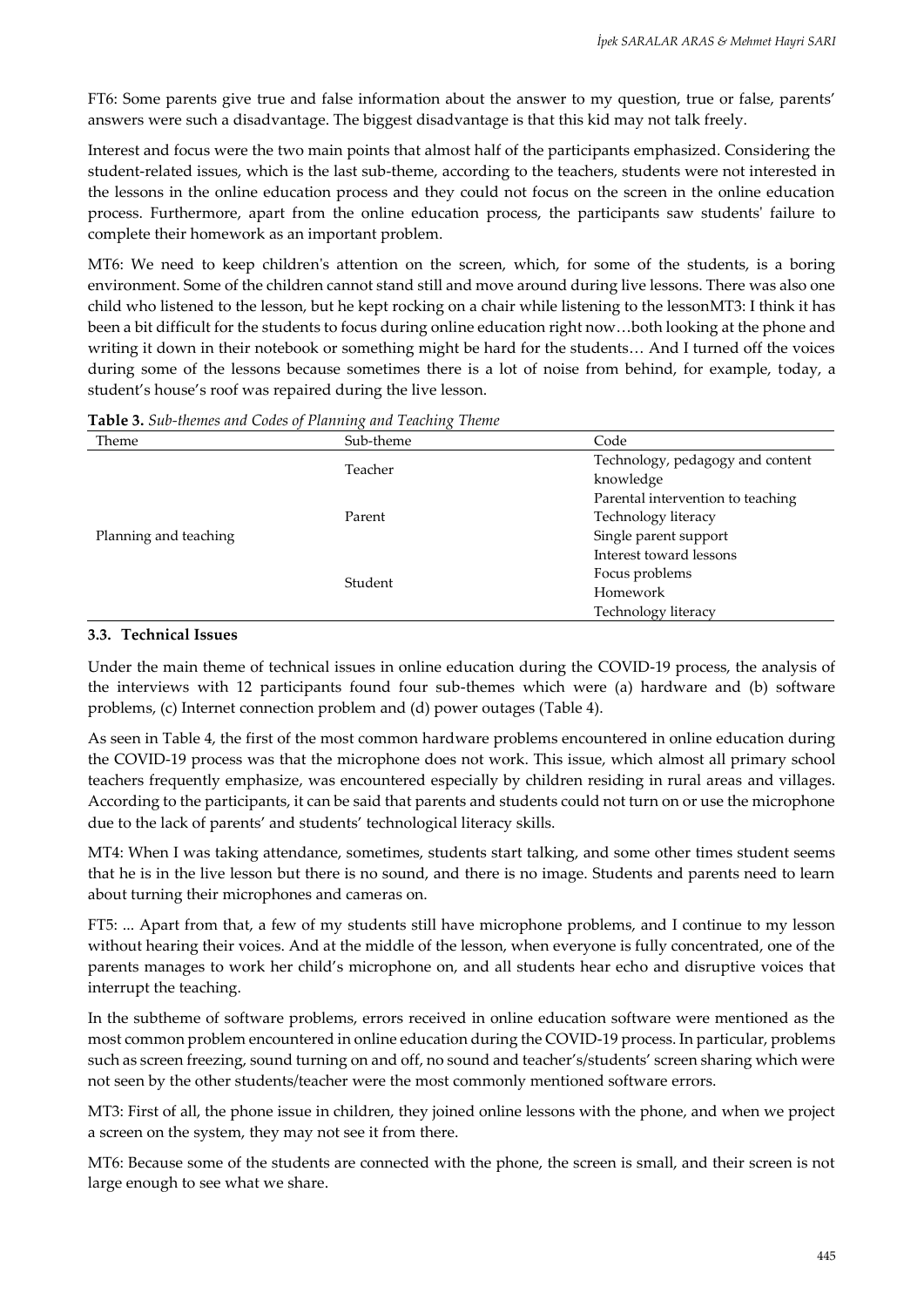| Theme            | Sub-theme           | Code                                                     |  |
|------------------|---------------------|----------------------------------------------------------|--|
| Technical issues |                     | Broken microphone                                        |  |
|                  | Hardware problems   | Broken screens including black                           |  |
|                  |                     | screen problem                                           |  |
|                  |                     | Battery/charge problem                                   |  |
|                  | Software problems   | Errors received in online education<br>software packages |  |
|                  | Internet connection |                                                          |  |
|                  | Power outages       |                                                          |  |

**Table 4.** *Sub-themes and Codes of Technical Issues Theme*

### **3.4. The Use of Technological tools**

The last main theme obtained from the research findings was the use of technological tools. Within this main theme, teachers', parents', and students' use of tools were classified (Table 5). After some practice, teachers mostly did not need help and effectively used the technologies. Regarding this, one of the teachers said:

FT4: Frankly speaking, apart from these technological failures that I said at the beginning (microphone issues etc.), I did not experience such a big problem.

The problem of using technological tools (as well as concrete manipulatives during online teaching) was observed by most parents, especially mothers who felt responsible for their children's online teaching during the COVID -19 process, especially in the young groups (grades 1 and 2, corresponding to ages 5.5 to 7). Parents and primary school students prepared for online lessons together and dealt with both hardware (ineffective use of tablets, cameras, microphones etc.) and software (difficulty of loginning into digital learning platforms) problems together. Hence, students experienced the same problems with their parents.

**Table 5.** *Sub-themes and Codes of Technological Issues Theme* Theme Sub-theme Code

| Theme                          | Sub-theme | Code     |  |
|--------------------------------|-----------|----------|--|
|                                | Teacher   | Software |  |
|                                | Parent    | Hardware |  |
| The use of technological tools |           | Software |  |
|                                | Student   | Hardware |  |
|                                |           | Software |  |

# **4. Conclusion and Discussion**

The findings of this study, which aimed at describing experiences of primary school teachers who continued education through online platforms during the COVID-19 process, were collected under four main themes. These were listed as guidance and support, planning and teaching, technical issues, and technological tools. According to the participants, there were positive (e.g., receiving guidance and support when needed and learning more about educational technologies) and negative experiences (technical issues such as microphone and camera problems).

In terms of research findings, the first finding was that it was not a problem for students in more developed regions to gain access to hardware resources and the Internet. These research findings support the findings of the international literature (Ali & Kaur, 2020; Janssen, 2020; Li & Lalani, 2020; Schleicher, 2020; UNESCO, 2020b; UNICEF, 2020a). The COVID-19 crisis revealed many inequalities in many countries, such as lack of access to computers and the Internet (Janssen, 2020; Schleicher, 2020). Teachers also reported that primary school students had issues with turning on their microphones and cameras. It was also observed that the parents did not have enough knowledge and skills to eliminate these problems. Considering these problems, a question comes to one's mind: "Are primary school students and parents at a sufficient level of technological literacy in online education?" Considering the findings in the studies of international literature, it was seen that similar problems were experienced in different countries in online education during the COVID-19 process (Ali & Kaur, 2020; Anwar et al., 2020; Yu, 2020). According to Yu (2020), the transition to online learning in China has brought some difficulties, especially for young students and their parents. Young children often lack the skills required for online learning entirely. They have lower competence in using technological tools and following teachers' instructions online (Yu, 2020). Similarly, in Pakistan, lack of family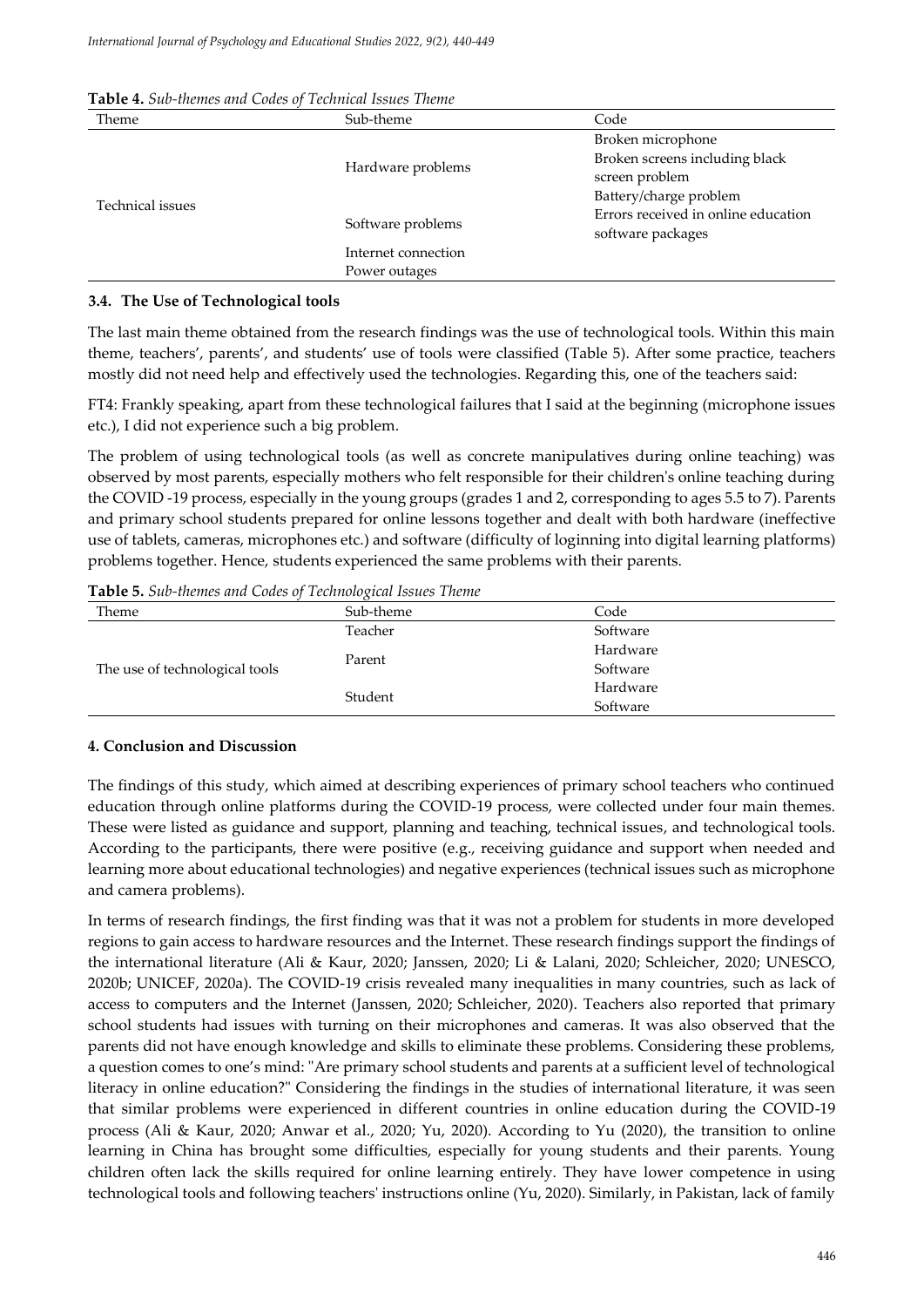support, technological skill problems and technical problems in online education appeared as the problems experienced in distance learning during the COVID-19 process (Anwar et al., 2020).

Parent indifference was also a major problem in the COVID-19 process. Family support was insufficient in homework during the online education, which resulted in many students not doing their homework. It was observed that only mother support was more common among students residing in rural areas and villages, rather than both parents' support – despite having the necessary knowledge and skills. Having busy parents and/or no parents at home was likely to emerge as another major problem. For example, some of the online lessons were in the morning and mothers were busy with housework or the needs of other household members during these hours. Similarly, in a study conducted in Pakistan, the absence of family support in online education emerged as a big problem (Anwar et al., 2020).

For this reason, Spoel, Noroozi, Schuurink and Ginkel (2020) suggested increasing the number of guidance and support services provided by teachers to parents; hence, undoubtedly, with this process, there would be so much time pressure and increase in the workload of the teachers. Therefore, technology and online learning tools have been complementary teaching materials for teachers to use in classrooms (Wan, 2020). Especially during the COVID-19 process, the necessity to give online lessons has increased the importance of being competent in technology, pedagogy and content knowledge, in short TPACK.

Finally, it was observed that parents did not have sufficient technological knowledge. Parents also had difficulty in finding a solution immediately when they encountered software and/or a hardware problem (turning microphone and camera on-off etc.) during online courses. In addition to these, parents' intervention (giving answers to teachers' questions, feeding their children, distracting teaching with extracurricular questions, etc.) in teaching during online lessons and extracurricular activities was seen as a major problem for teachers. Wan (2020) emphasized that parents should be educated to help and guide children with the COVID-19 pandemic. Children of less-educated parents were at a disadvantage in this process; they were left on their own and needed help with how to take advantage of digital tools (Wan, 2020).

# **5. Recommendations**

Students' indifference to the lessons in the online education process, inability to focus on the screen, not doing homework, and low technology literacy were the problems experienced in the planning and teaching process. It could be said that online education was a disadvantage especially for young children during the COVID-19 process. As Yu (2020) stated, young children completely lack the skills required for online learning and are less capable of using technology and following teachers' instructions; they do not always have the selfdiscipline to stay away from distractions. For this reason, it was emphasized that a structured environment is necessary especially for young children not to be easily distracted (Li & Lalani, 2020). Such an environment could be compared with the common teaching environments through a quasi-experimental study which could provide more information and an opportunity for generalising.

Considering the effective use of technological tools revealed within the scope of this study, parents and students experienced problems in using both software and hardware tools. These problems were mostly experienced by mothers and students in younger age groups (1st and 2nd grades). Regarding this, it may be suggested to update related teacher training courses at the universities to prepare pre-service teachers to teach with technology when they graduate. Moreover, particular short courses for parents could be planned. Researchers may design these courses, and further research may explore their effectiveness.

Last but not least, it is important that the teacher training departments of the universities provide especially pre-service teachers with comprehensive pedagogical support to improve online teaching. According to Sepulveda-Escobar and Morrison (2020), the COVID-19 crisis has demonstrated the importance of practical and adaptive focus teacher training and how the emerging disruptions caused by the COVID-19 pandemic can be used as an opportunity to reshape the role of teacher education.

# **6. References**

Ali, W., & Kaur, M. (2020). Mediating educational challenges amidst the Covid-19 pandemic. *Asia Pacific Journal of Contemporary Education and Communication Technology*, *6*(1), 40-57. [https://apiar.org.au/wp](https://apiar.org.au/wp-content/uploads/2020/08/4_APJCECT_V6_I2_2020_pp.40-57.pdf)[content/uploads/2020/08/4\\_APJCECT\\_V6\\_I2\\_2020\\_pp.40-57.pdf](https://apiar.org.au/wp-content/uploads/2020/08/4_APJCECT_V6_I2_2020_pp.40-57.pdf)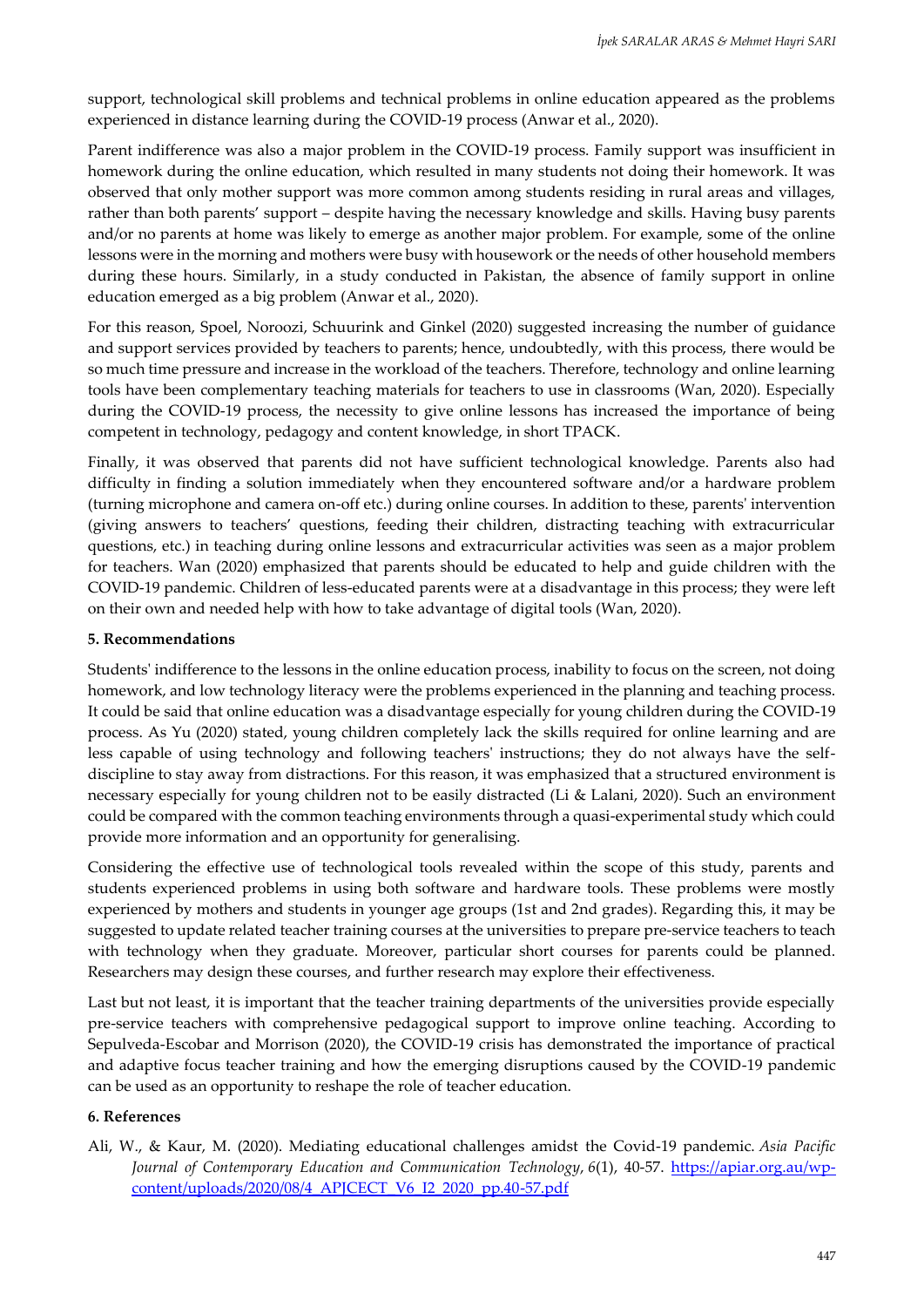- Amhag, L., Hellstrom, L., & Stigmar, M. (2019). Teacher educators' use of digital tools and needs for digital competence in higher education. *Journal of Digital Learning in Teacher Education, 35*(4), 1-18. <https://doi.org/10.1080/21532974.2019.1646169>
- Anwar, M., Khan, A., & Sultan, K. (2020). The barriers and challenges faced by students in online education during the COVID-19 pandemic in Pakistan. *Gomal University Journal of Research [Online].* [https://link.gale.com/apps/doc/A629071842/AONE?u=anon~e963527c&sid=googleScholar&xid=3b1c05](https://link.gale.com/apps/doc/A629071842/AONE?u=anon~e963527c&sid=googleScholar&xid=3b1c0528) [28](https://link.gale.com/apps/doc/A629071842/AONE?u=anon~e963527c&sid=googleScholar&xid=3b1c0528)
- Bayrakdar, S., & Guveli, A. (2020). *Inequalities in home learning and schools' provision of distance teaching during school closure of COVID-19 lockdown in the UK.* Working Paper. ISER Working Paper series.
- Cooper, R., Farah, A., & Mrstik, S. (2020). Preparing teacher candidates to teach online: A case study of one college's design and implementation plan. *International Journal on E-Learning, 19*(2), 125-137.
- Creswell, J. W. (2007). *Qualitative inquiry and research design: Choosing among five approaches* (2nd ed.). Sage Publications, Inc.
- Häkkilä, J., Karhu, M., Kalving, M., & Colley, A. (2020). Practical family challenges of remote schooling during the COVID-19 pandemic in Finland. [Conference presentation abstract]. NordiCHI '20 Conference. <http://doi.org/10.1145/3419249.3420155>
- Janssen, M., & Wiederhorn, T. (2020). School adoption in teacher education: Increasing pre-service teachers' responsibility during Practice. 9-14.
- Li, C., & Lalani, F. (2020). "*The COVID-19 pandemic has changed education forever. This is how*." World Economic Forum. [https://www.weforum.org/agenda/2020/04/coronavirus-education-global-covid19](https://www.weforum.org/agenda/2020/04/coronavirus-education-global-covid19-onlinedigital-learning) [onlinedigital-learning](https://www.weforum.org/agenda/2020/04/coronavirus-education-global-covid19-onlinedigital-learning)
- Merriam, S. B. (2013). *Qualitative Research: A Guide to Design and Implementation.* John Wiley & Sons.
- Miles, M. B., & Huberman, A. M. (1994). *Qualitative data analysis: An expanded sourcebook* (2nd ed.). Sage.
- MoNE [Ministry of National Education in Turkey]. (2020a). EBA içeriklerine ücretsiz erişim, Turkcell ve Vodafone'da 6 GB'a, Türk Telekom'da 8 GB'a yükseldi! [Free access to EBA content increased to 6 GB in Turkcell and Vodafone, and 8 GB in Türk Telekom!].<https://www.eba.gov.tr/3gb>
- MoNE [Ministry of National Education in Turkey]. (2020b). Uzaktan eğitim 31 mayısa kadar devam edecek. [Distance education will continue until May 31]. [http://www.meb.gov.tr/uzaktan-egitim-31-mayisa](http://www.meb.gov.tr/uzaktan-egitim-31-mayisa-kadar-devam-edecek/haber/20803/tr)[kadar-devam-edecek/haber/20803/tr](http://www.meb.gov.tr/uzaktan-egitim-31-mayisa-kadar-devam-edecek/haber/20803/tr)
- MoNE [Ministry of National Education in Turkey]. (2020c). *Uzaktan eğitim Bakan Selçuk'un verdiği dersle başladı* [Distance education started with the lesson on Education Minister Selçuk]. <http://www.meb.gov.tr/uzaktan-egitim-bakan-selcukun-verdigi-dersle-basladi/haber/20578/tr>
- MoNE [Ministry of National Education in Turkey]. (2020d). *18 eylüle kadar sürecek uzaktan eğitim döneminin yol haritası* [Road map of distance education which will continue until 18th of September]. [https://www.meb.gov.tr/18-eylule-kadar-surecek-uzaktan-egitim-doneminin-yol](https://www.meb.gov.tr/18-eylule-kadar-surecek-uzaktan-egitim-doneminin-yol-haritasi/haber/21499/tr)[haritasi/haber/21499/tr](https://www.meb.gov.tr/18-eylule-kadar-surecek-uzaktan-egitim-doneminin-yol-haritasi/haber/21499/tr)
- MoNE [Ministry of National Education in Turkey]. (2021a). *EBA TV ilkokul, ortaokul ve lise kanalları* [EBA TV primary school, middle school and high school channels].<http://eba.gov.tr/>
- MoNE [Ministry of National Education in Turkey]. (2021b). *Uzaktan eğitim sürecinde destek alternatiflerimizle tüm öğrencilerimizin yanındayız* [We are with all our students with our support alternatives in distance education process]. [http://www.meb.gov.tr/uzaktan-egitim-surecinde-destek-alternatiflerimizle-tum](http://www.meb.gov.tr/uzaktan-egitim-surecinde-destek-alternatiflerimizle-tum-ogrencilerimizin-yanindayiz/haber/22355/tr)[ogrencilerimizin-yanindayiz/haber/22355/tr](http://www.meb.gov.tr/uzaktan-egitim-surecinde-destek-alternatiflerimizle-tum-ogrencilerimizin-yanindayiz/haber/22355/tr)
- MoNE [Ministry of National Education in Turkey]. (2021c). *Edusimsteam Project.* MoNE: Ankara, Turkey. [http://edusimsteam.eba.gov.tr/?page\\_id=95&lang=en](http://edusimsteam.eba.gov.tr/?page_id=95&lang=en)
- MoNE [Ministry of National Education in Turkey]. (2021d). *Scientix Project.* MoNE: Ankara, Turkey. <https://scientix.eba.gov.tr/>